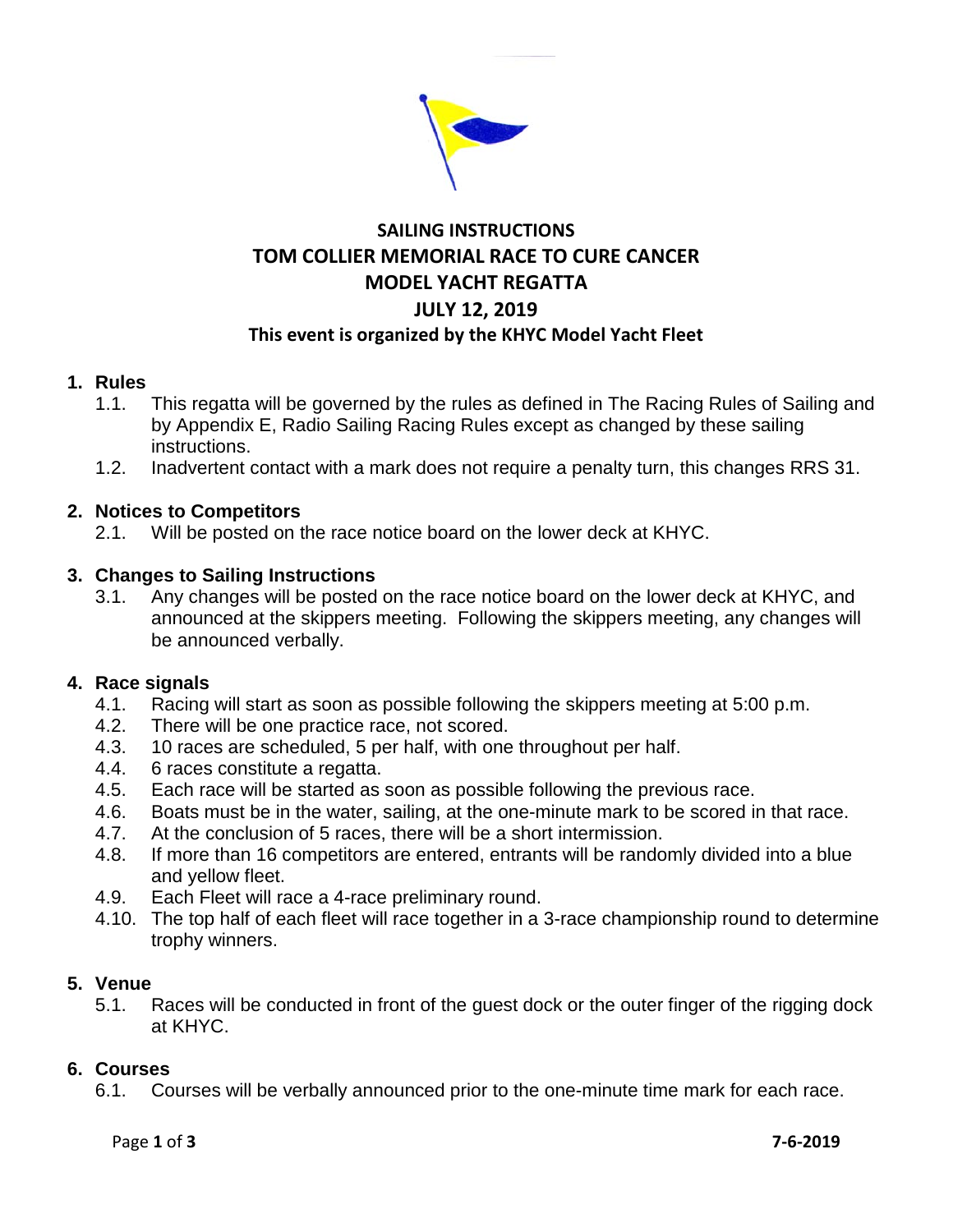# **7. Marks**

- 7.1. The marks will be colored floating balls located in front of the KHYC.
- 7.2. The weather mark will include an offset mark.
- 7.3. Both weather mark and the offset mark must be rounded to port.
- 7.4. Leeward mark will be a gate.
- 7.5. When rounding the gate marks, boats shall sail between the gate marks from the direction of the previous mark and round either gate mark.
- 7.6. In the event that one of the gate marks is missing, boats shall round the remaining mark to port.

## **8. The start**

- 8.1. The start sequence will be a 2-minute audio sequence this changes RRS E3.4.
- 8.2. The start/finish line will be between 2 marks so designated.
- 8.3. The start/finish line is not restricted.

# **9. The finish**

- 9.1. The finish line will be the same as the starting line unless announced otherwise.
- 9.2. Competitors without sail numbers are required to announce their name when they finish.

# **10.Penalty System**

- 10.1. The race committee will attempt to call boats OCS. Boats that are OCS and not announced are still required to restart properly.
- 10.2. Failure of the Race Committee to identify an OCS boat or the timing of a OCS call, or the failure of a boat to hear a OCS call shall not be grounds for redress under Rule 62.1a. this changes RRS 60.1b.
- 10.3. Boats that violate any section of Part 2 (When Boats Meet) of The Racing Rules may exonerate themselves by doing one penalty turn including one tack and one gybe.
- 10.4. Competitors committing multiple fouls at the same time require only one penalty turn for exoneration
- 10.5. A competitor that feels his/her boat has been fouled by another boat is encouraged to call out the sail number of the offending boat and request they do a penalty turn.

## **11.Protests and Requests for Redress**

- 11.1. Protest forms are available from the Organizing Authority.
- 11.2. Protests must be filed with the Organizing Authority within 30 minutes of the conclusion of the last race.
- 11.3. There will be a \$20.00 filing fee for each protest heard.

## **12.Scoring**

12.1. Appendix "A" low point scoring system shall apply.

## **13.Trophies**

13.1. Trophies will be awarded following the racing upstairs in the KHYC bar.

## **14.Disclaimer of Liability**

14.1. Competitors participate in the regatta entirely at their own risk. See RRS 4, Decision to Race. The organizing authority will not accept any liability for material damage or personal injury or death sustained in conjunction with or prior to, during, or after the regatta.